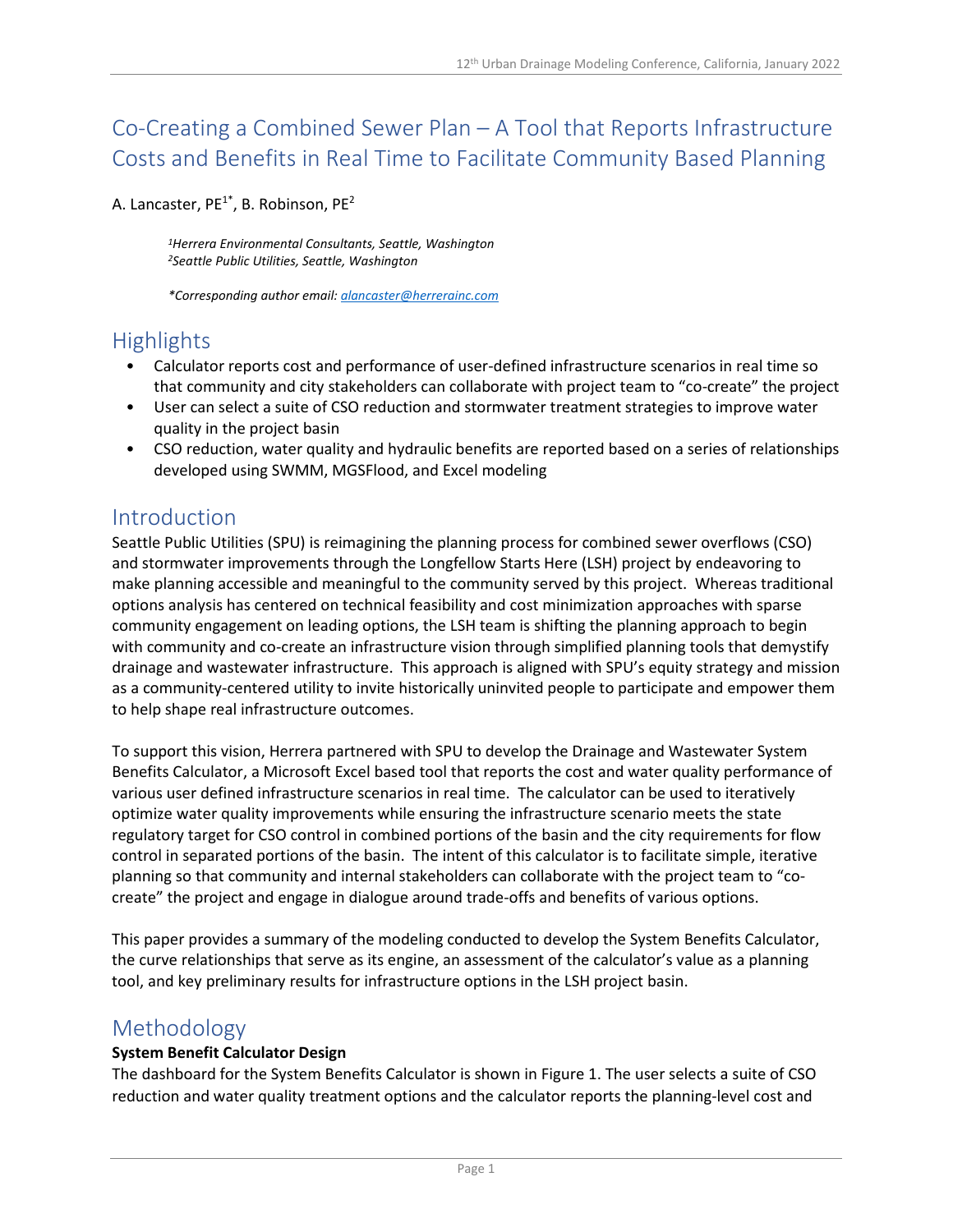performance, including CSO volume reduction, pollutant load reduction, and peak flow reduction to the creek. Options include various configurations of roadside bioretention, floodable stormwater parks, treatment wetlands, sewer infiltration and inflow reduction, stormwater separation, and wastewater storage. Planning-level performance estimates are based on modeled relationships for each strategy.



**Figure 1.** System Benefit Calculator Dashboard

#### **Modeling Approach**

To support dynamic performance estimates, modeling was conducted in SWMM, MGSFlood, and Excel to develop a series of relationships, including the following:

- Facility sizing as a function of contributing effective impervious area (quantified as the number of "typical blocks" to be more readily understood by the community)
- Average annual pollutant load reduction as a function of effective impervious area treated
- Peak flow reduction as a function of effective impervious area managed
- Control volume reduction as a function of wastewater storage volume or effective impervious area managed to a peak reduction standard
- Control volume reduction as a function of the degree of I&I reduction in the basin
- CSO volume reduction as a function of control volume reduction

These relationships are used in the Excel-based calculator to estimate facility size, cost, and performance based on simple user inputs to support high level project planning and prioritization prior to options analysis. With this simplified approach results are known to be uncertain and leading infrastructure strategies will be technically vetted in follow-on analysis.